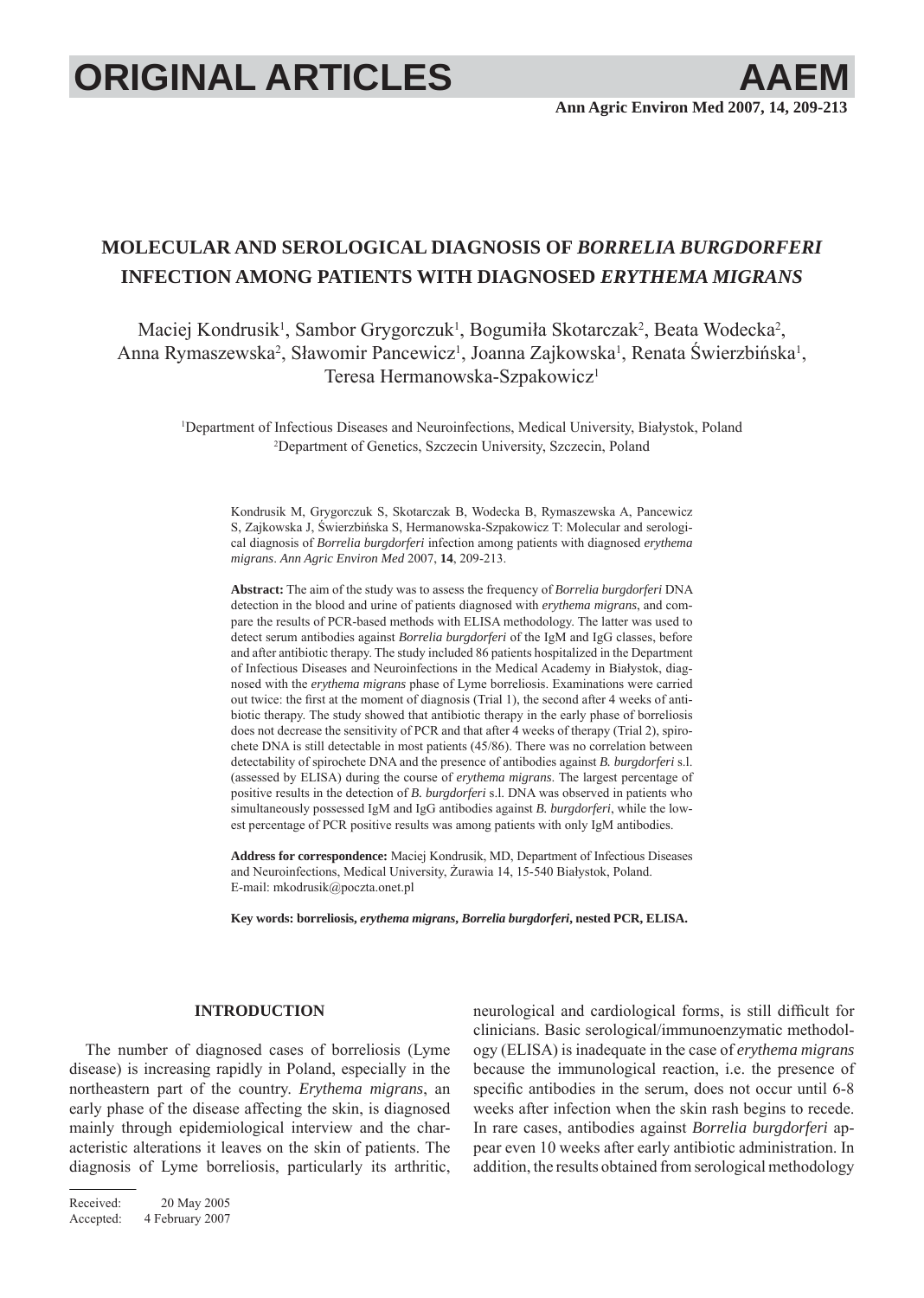often have ambiguous interpretations, e.g. manufacturers use various strains of spirochetes from different genospecies. Therefore, the development of a comparable methodology for use in diagnostics is warranted. To date, assessments of PCR-based methods for *Borrelia burgdorferi* detection have been rather unenthusiastic. PCR methodology seems most useful in the early skin phase of the disease. It is possible to detect the spirochete in biopsies from altered areas of skin. *Erythema migrans* located at the site of the tick bite is often accompanied by multisystemic symptoms such as fever, arthritis, muscle and headache. Much evidence points to the association of early skin symptoms and bacteremia – spirochetemia, which according to Steere [13] may cause these syndromes. Wormser *et al.* [15] cultured spirochetes from peripheral blood from 50% of patients with *Erythema migrans*.

The aim of the study was to assess the frequency of *Borrelia burgdorferi* DNA detection in the blood and urine of patients diagnosed with *erythema migrans*, and compare the results of PCR-based methods with the ELISA methodology.

The latter was used to detect serum antibodies against *Borrelia burgdorferi* of the IgM and IgG classes, before and after antibiotic therapy.

#### **MATERIALS AND METHODS**

The study included 86 patients hospitalized in the Department of Infectious Diseases and Neuroinfection in the Medical Academy in Białystok, diagnosed with the *Erythema migrans* phase of Lyme borreliosis. The study group was composed of 52 women and 34 men with a mean age of 48 years (range 17-71 years). Examinations were carried out twice: at the moment of diagnosis (Trial 1), i.e. 2-3 days after the skin lesion appeared, or 6-7 days after tick bite; than after 4 weeks of antibiotic therapy (doxycycline or amoxycycline) (Trial 2). A group of 14 individuals was selected that had begun antibiotic therapy before the first examination (for 2-3 days), prescribed by a general practitioner.

All patients were subjected to serological examination by the immunoenzymatic ELISA method by using the Recombinant-Borrelia IgM and IgG tests (Biomedica). Simultaneously, blood and urine were sampled for PCR. The molecular assay was conducted with primers differentiating between three genospecies of *Borrelia burgdorferi*: *B. burgdorferi* sensu stricto, *B. garinii* and *B. afzelii*.

*Borrelia burgdorferi* **sensu lato DNA detection using polymerase chain reaction (PCR).** The DNA of bacteria from human blood and urine was isolated according to the MasterPure™ DNA Purification Kit (EPICENTRE, Madison, Wisconsin, USA) and stored at -70ºC.

Nested PCR conditions. A fragment of the rrs gene, which encodes for the 16S rRNA of the small ribisomal subunit, was used for *B. burgdorferi* s.l. DNA detection. Four primer sets were designed by Marconi and Garon [6] for specific amplification of *B. burgdorferi* s.l. and three genospecies: *B. burgdorferi* s.s., *B. afzelii* and *B. garinii*.

The 20 μl PCR mixture contained 0.5 U of Taq DNA polymerase (QIAGEN, GmbH, Hilden, Germany), 1 x reaction buffer with 1.5 mM of  $MgCl_2$ , 75 µl of each deoxynucleotide triphosphate (Polgen, Poland), 20 pmol of each of the two primers (SC, BB, VS and VS, respectively) and 2 μl of DNA isolated from human blood or urine. The DNA of the Bo-148c/2 strain of *B. burgdorferi* s.s. was used as a positive control. TE buffer (pH 8.0) was applied for the negative control. PCR was performed in a T-gradient thermal cycler (Biometria, Germany) and Peltier Thermal Cycler 200 (MJ Research Inc., USA). Templates were subjected to an initial denaturation step of 95ºC for 3 min, followed by 35 cycles consisting of 94ºC for 30 s, 50ºC for 45 s and 72ºC for 1 min.

The PCR products were separated on 2% agarose gel (ICN, USA) with the addition of ethidium bromide (Sigma-Aldrich, Germany) at 90 V for 45 minutes. The MW501 mass marker (Polgen, Poland) was applied for evaluation of the mass of the obtained product. The first PCR product had a size of approximately 669 base pairs (bp), and the second PCR resulted in an amplicon of 590 bp. The results of the PCR were viewed under UV light and were archived in computer storage using BioCapt software (Vilber Lourmat, France).

The results were statistically analysed using the Chi<sup>2</sup> and two frequencies tests in the Statistica software package.

#### **RESULTS**

In the first experimental trial, specific *B. burgdorferi* DNA was PCR-amplified in 63 patients (73.3%) among 86 diagnosed with *eythema migrans*. In the second experimental trial, 45 patients (52.3%) were positive for spirochete DNA. There was no statistical association between positive results in the 2 trials. However, in 33 cases, spirochete DNA was still recovered in spite of 4 week antibiotic therapy. Further, 12 patients were diagnosed with spirochete DNA in the second trial although results from the first were negative (Tab. 1). Urine samples were negative for *B. burgdorferi* DNA in all 86 patients in both trials.

In the group of 14 individuals that had started antibiotic therapy 4-5 days before clinical trials took place, 12 were positive  $(85.7\%)$  in the first trial and  $8(57.1\%)$  in the second after further antibiotic treatment.

Among 63 positive PCR results in Trial 1-5 were classified as *B. afzelii* (8%), all others as *B. burgdorferi* sensu stricto 58 (92%). *Borrelia garinii* DNA was not detected. In the trial where there were 45 positive PCR results, 2 (4%) were classified as *B. afzeli* 43 (96%) as *B. burgdorferi* sensu stricto. DNA of *B. garini* was not detected in Trial 2 (Tab. 4).

The ELISA method showed a significant increase of patients (37 individuals) in the second trial (after 4 week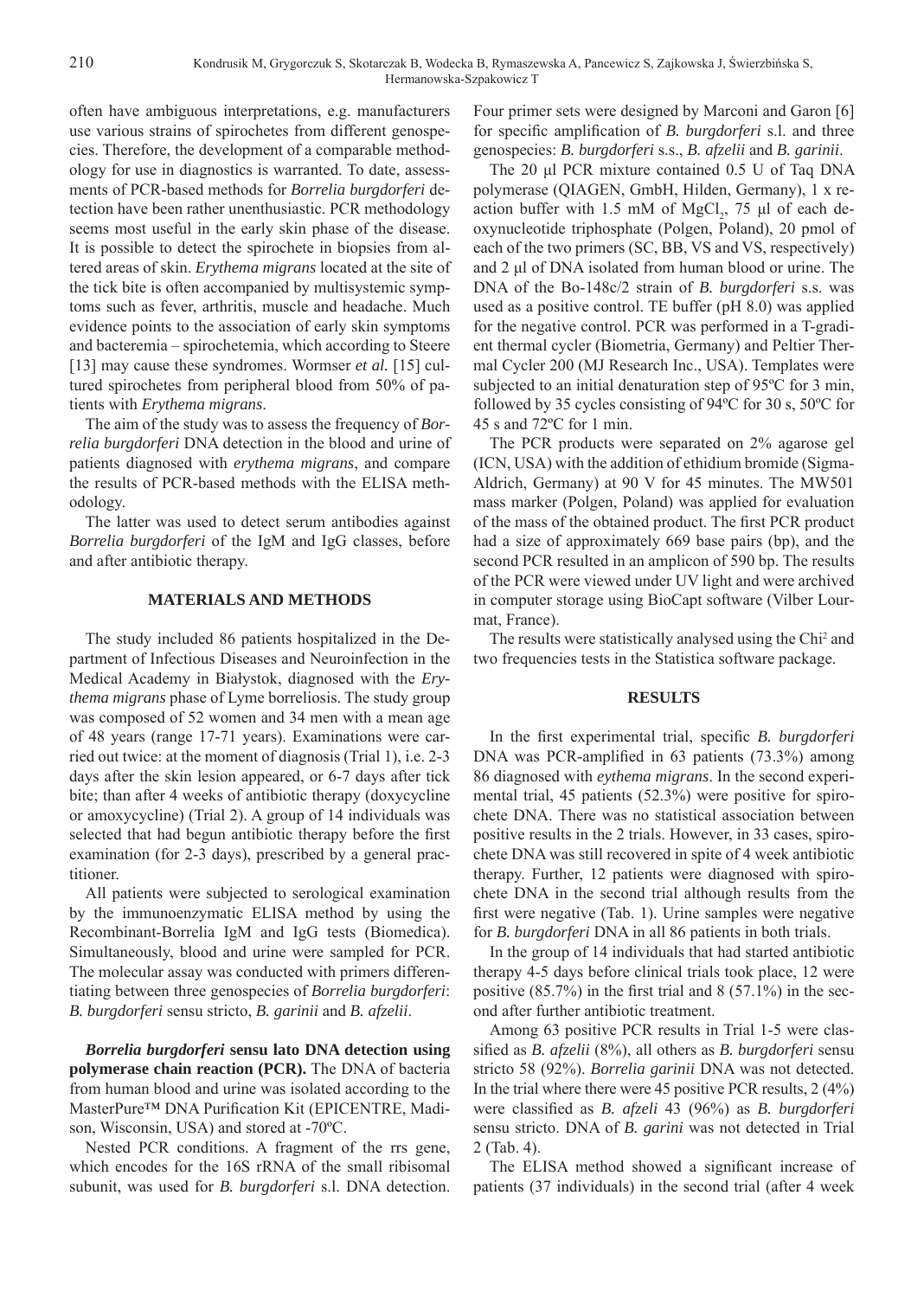| <b>PCR</b>         | antibodies present ELISA $(+)$<br>$n$ (%) |          |          | antibodies absent<br>$ELISA(-)$ | Total<br>$n$ (%) |          |
|--------------------|-------------------------------------------|----------|----------|---------------------------------|------------------|----------|
|                    | general                                   | IgM      | IgG      | $IgM + IgG$                     | $n$ (%)          |          |
| $PCR (+) (N = 63)$ | 27(73.0)                                  | 9(60.0)  | 8(72.7)  | 10(90.9)                        | 36(73.5)         | 63(73.3) |
| PCR $(-)$ (N = 23) | 10(27.0)                                  | 6(40.0)  | 3(27.3)  | 1(9.1)                          | 13(26.5)         | 23(26.7) |
| Total ( $N = 86$ ) | 37(43.0)                                  | 15(17.4) | 11(12.8) | 11(12.8)                        | 49 (57)          | 86 (100) |

Table 1. Detection of IgM and G antibodies against *B. burgdorferi* s.l. among PCR positive patients in the first trial.

**Table 2.** Detection of IgM and G antibodies against *B. burgdorferi* s.l. amongst PCR positive patients in the second trial.

| <b>PCR</b>         | antibodies present ELISA $(+)$<br>$n$ (%) |           |          | antibodies absent<br>$ELISA(-)$ | Total<br>$n$ (%) |          |
|--------------------|-------------------------------------------|-----------|----------|---------------------------------|------------------|----------|
|                    | general                                   | IgM       | IgG      | $IgM + IgG$                     | $n$ (%)          |          |
| $PCR (+) (N = 45)$ | 25(52.1)                                  | 8(36.4)   | 7(63.6)  | 10(66.7)                        | 20(52.6)         | 45(52.3) |
| $PCR(-) (N = 41)$  | 23(47.9)                                  | 13 (63.6) | 5(36.4)  | 5(33.3)                         | 18 (47.4)        | 41(47.7) |
| Total ( $N = 86$ ) | 48 (55.8)                                 | 22(25.6)  | 11(12.8) | 15(17.4)                        | 38 (44.2)        | 86 (100) |

therapy) with class IgM antibodies against *B. burgdorferi* as compared to the first trial (26 individuals). Similarly, there was an increase in positive results in the group of patients with class IgG antibodies in the second trial, i.e. from 22 to 26. The number of patients with *Erythema migrans* but negative for *B. burgdorferi* antibodies decreased from 38 to 49 (Tab. 3).

The 63 PCR positive patients in the first trial were divided into 4 groups according to the results of the serological ELISA method. The first group consisted of patients with class IgM antibodies against *B. burgdorferi* in their serum  $(9/60.0\%)$ , the second with IgG antibodies  $(8/72.7\%)$ , the third with both classes of antibodies (10/90.9%), and the fourth in which antibodies were not detected (36/73.5%) (Tab. 1).

There was a statistically significant association between positive PCR results and the presence of IgG antibodies against *B. burgdorferi* (p<0.043), and the simultaneous

detection of IgM and IgG antibodies (p<0.0002). Among the 86 patients with *Erythema migrans*, antibodies were not detected in 49 individuals in the first trial. However, 36 individuals (73.5%) were found to possess spirochete DNA (Tab. 1).

Analogously, the second trial revealed that 8 PCR positive patients (36.4%) also possessed class IgM antibodies, 7 had IgG antibodies (63.6%), and 10 had both classes (66.7%). 38 patients in the second trial did not harbour antibodies against *B. burgdorferi*. Spirochete DNA was detected in a total of 20 patients (52.6%) of this group. There was no statistically significant association between positive PCR results and IgM/IgG antibodies in the second trial (Tab. 2).

A similar analysis in the group with 14 patients that had started therapy before trials revealed 3 patients each with IgM or IgG antibodies  $(21.4\%$  each) in the first trial. After antibiotic therapy the number of patients with IgM

**Table 3.** The frequency of *B. burgdorferi* s.l. DNA and antibodies against *B. burgdorferi* in 86 patients diagnosed with *erythema migrans*.

| Assay             | Trial 1   | Trial 2   | statistically |
|-------------------|-----------|-----------|---------------|
|                   | $n$ (%)   | $n$ (%)   | significant   |
|                   |           |           | difference    |
| PCR (urine)       | 0(0)      | 0(0)      |               |
| PCR (blood)       | 63 (73.3) | 45(52.3)  | <b>Ns</b>     |
| ELISA IgM (serum) | 26(30.2)  | 37(43.0)  | p<0.0000      |
| ELISA IgG (serum) | 22(25.6)  | 26(30.2)  | p<0.0000      |
| negative serology | 49 (57)   | 38 (44.2) | <b>Ns</b>     |

Ns - Non-significant statistically

**Table 4.** Molecular (PCR) differentiation between genospecies of *Borrelia burgdorferi* in both trials.

|                              | Trial 1<br>$n$ (%) | Trail 2<br>$n$ (%) |
|------------------------------|--------------------|--------------------|
| B. burgdorferi sensu stricto | 58 (92)            | 43 (96)            |
| B. afzeli                    | 5(8)               | 2(4)               |
| B. garini                    | 0(0)               | 0(0)               |
| Total                        | 63 (100)           | 45 (100)           |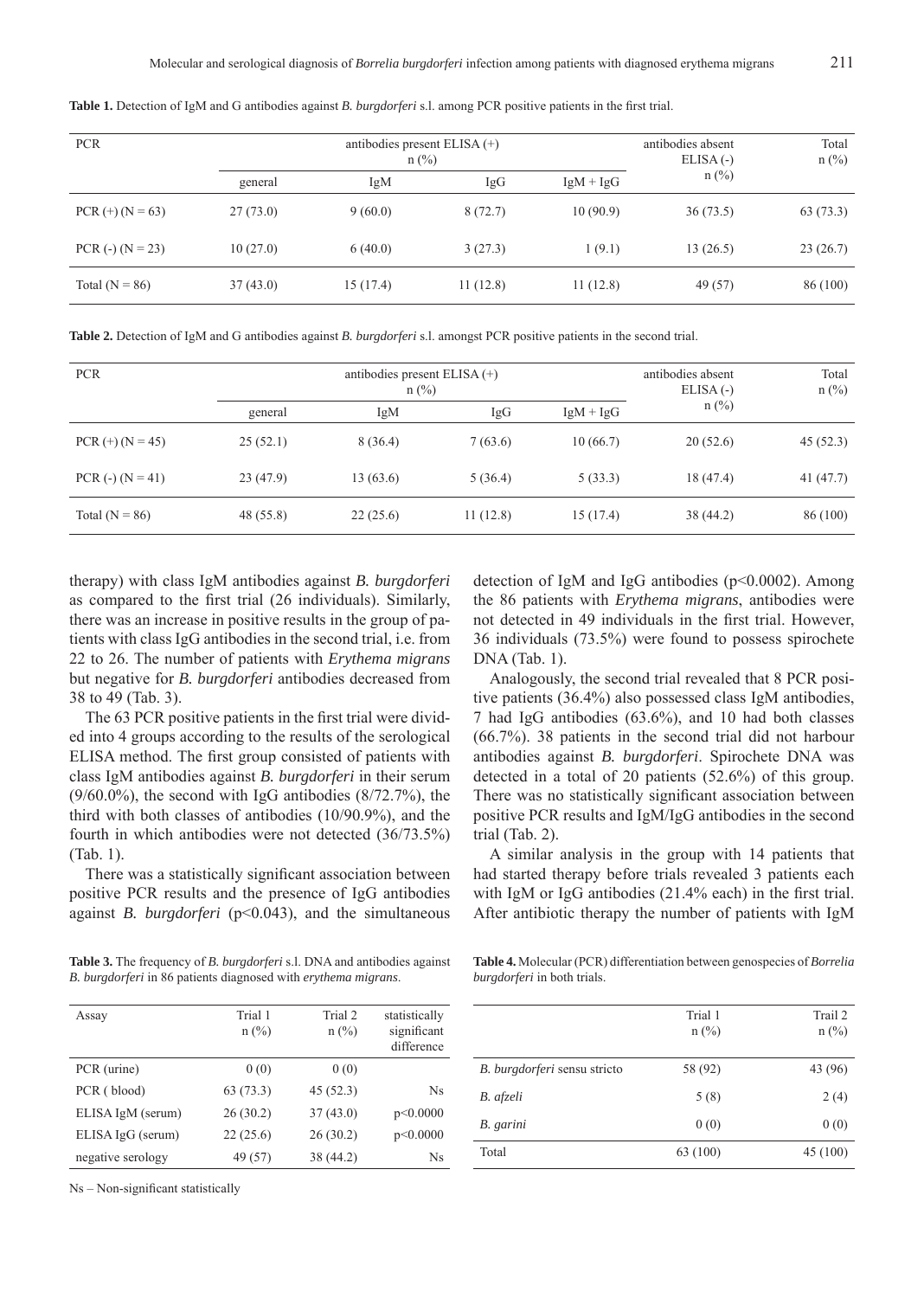antibodies increased to 5 (35.7%), while the number with IgG antibodies remained the same. No patients in this group possessed both classes of antibodies.

### **DISCUSSION**

PCR-based methods are receiving much attention in the diagnostics of infectious diseases because of their ability to directly detect and precisely differentiate microorganisms, in addition to their remarkable sensitivity. The clinical value of *B. burgdorferi* DNA detection in the diagnostics of early borreliosis has not been adequately addressed up to now [1, 3, 7].

In contrast to culture-based methodology, PCR amplification risks false positives on account of contamination (lesser specificity that, however, can be remedied by strict laboratory procedure) [7]. According to Bukinis and Barbour [1], this method allows for the detection of dead spirochetes, which increases sensitivity, but simultaneously precludes corroboration of active infection [1].

The efficacy of PCR methods in detection of DNA of various genospecies (*B. burgdorferi* sensu stricto, *B. garinii*, *B. afzelii*) in different biological samples (blood, cerebrospinal fluid, joint fluid, skin biopsies) has been confirmed  $[1, 9, 16]$ .

Schwartz *et al.* [12] have assessed the sensitivity of PCR on skin biopsies from patients with *erythema migrans* as 59% compared to 57% from spirochete culture; however, *B. burgdorferi* DNA was also recovered from patients during antibiotic therapy [12]. In our experimental work, spirochete DNA was found in the blood of 85.7% of 14 patients that were in their 4<sup>th</sup>-5<sup>th</sup> day of therapy. After antibiotic therapy lasting 4 weeks, we still detected borrelia DNA in 57.1% of patients from this group, and 52.3% of the total number of individuals (86 patients). This large percentage questions the effectiveness of the time and dose of recommended treatment, and if antibiotics are at all adequate.

Goodmann *et al.* [2] assessed the utility of PCR for spirochetemia detection in patients with *erythema migrans* and received positive results in only 18.4% of patients (5.3% from culture); however the percentage increased in individuals with multisystemic symptoms (30.3%) and multiple skin manifestations (37.5%). In subsequent papers however, the detectability of *Borrelia* DNA improved due to superior molecular methods. Lebech *et al.* [4] obtained a 71% yield as compared to 41% from serological examination or 29% from spirochete culture. Nowakowski *et al.* [8] compared the sensitivity of various diagnostic methods in patients with *erythema migrans*. The most sensitive was PCR amplification of *B. burgdorferi* DNA from skin biopsies (80.2%). Serological examination conducted before and after treatment were characterized by 66.0% sensitivity. Cultures from skin biopsies had a much lower sensitivity (51.1%), while those from blood samples only 44.7% [8].

In our study the sensitivity of PCR was high and comparable to the previous work, 73.3% in the first trial and

52.3% in the second. Serological results using ELISA were quite similar to those from PCR after the second trial  $(55.8\%)$ , but much lower in the first  $(43\%)$ .

Oksi *et al.* [9] also assessed the diagnostic utility of PCR in patients with *erythema migrans*. Investigations of skin biopsies with PCR were positive in 35.5% of patients, while this value was 21.5% for *B. burgdorferi* cultures. In blood samples from these patients only 3.8% and 7.7% were positive in PCR amplification and cultures, respectively.

Zore *et al.* [16] also assessed the diagnostic utility of PCR in patients with *erythema migrans*. 28% of patients were positive when primers amplifying a fragment of the *fla* gene coding flagellin were used, while 61% when a fragment of the *OspA* gene was used as a diagnostic marker.

The clinical significance of *B. burgdorferi* DNA detection through PCR in urine samples is doubtful, especially since many authors have not confirmed the presence of *B. burgdorferi* in urine of patients with various clinical manifestations of Lyme borreliosis [1]. Lebech [5] determined the sensitivity of PCR in urine samples as only 13% in patients with *erythema migrans* and 7% with neuroborreliosis. Pleyer *et al.* [10] assessed the occurrence of spirochete DNA in urine from patients with a diagnosed ocular form of borreliosis. Among 6 patients with the disease, PCR amplification of *B. burgdorferi* DNA showed its presence in urine, while only 4 had antibodies in the serum as detected by ELISA. However, Western-blot analysis also gave positive results in all 6 patients. In the present study, spirochete DNA was not detected in the urine of any patients, which questions the use of this methodology.

Tylewska-Wierzbanowska [14] compared the diagnostic effectiveness of serological methods and PCR and came to the conclusion that PCR positive samples of blood, cerebrospinal fluid and joint fluid usually showed a low concentration or lack of antibodies against *B. burgdorferi* in their serum. In our study, the presence of spirochete DNA through PCR in the group of patients that did not test positive when ELISA was applied was confirmed in 73.5% of patients in trial 1 and 52.6% of trial 2. In the group with class IgG antibodies a similar number of positive instances was recorded through PCR – 72.7% of patients in Trial 1 and 63.6% of Trial 2. In the group with both classes of antibodies against *B. burgdorferi*, the percentage of PCR positive samples was 90% in Trial 1 and 66.7% in Trial 2.

Factors that could decrease the sensitivity of PCR-based methods in borreliosis diagnostics are the intraspecific variation of *B. burgdorferi* s.l. (difficulties in choosing a sequence that is species-specific and shows no intraspecific variation) and the periodical occurrence of spirochetes in bodily fluids, often in limited numbers. Therefore, a negative PCR result cannot rule out Borrelia infection, and this method is also not recommended for screening studies [1]. Further limitations include the DNA degradation during transportation and processing of samples [1].

According to Bunikis and Barbour [1], despite these technical limitations, the lack of official diagnostic kits